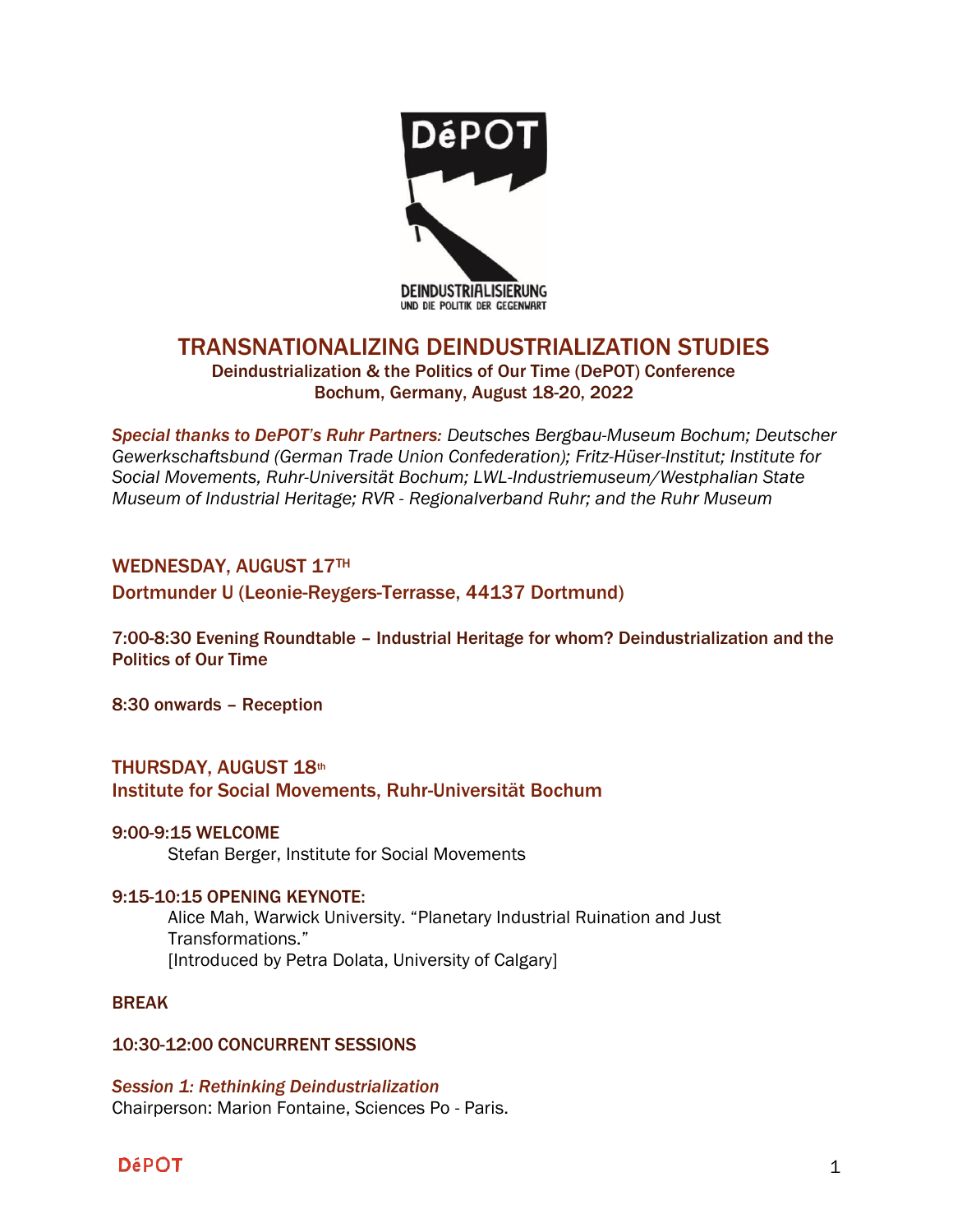- 1. Fred Burrill, Cape Breton University. "Divisions of Labour, Uneven Development, and Lumpenization: Bringing Marxist Political Economy Back into the Study of Deindustrialization."
- 2. Louise Miskell and Hilary Orange, Swansea University. "Incremental Closures: Problematizing the Last Shift."
- 3. Matthew Stallard, University College London. "Inventing and Re-inventing the Black Countries."
- 4. Antoinette Holm & Erik Eklund, Australia. "Querying the Categories: deindustrialisation and re-industrialisation in two Australian resource regions."

## *Session 2: The Politics of Industrial Closure*

Chairperson: Keith Gildart, University of Wolverhampton.

- 1. Nicky Stubbs, University of Bath. "Recoveries built on what? The enduring effects of the interregnum."
- 2. Franco Bonomi Bezzo and Anne-Marie Jeannet, University of Milan. "Withering participation in 'left behind' places? The effect of community deprivation on individual political and civic membership."
- 3. Kacper Leśniewicz, SWPS University of Social Sciences and Humanities in Warsaw. "Symbolic Boundaries of Working Class in Postindustrial Cities."
- 4. Anna Bettini, University of Calgary. "Life After Oil and Gas: How the Renewable Energy Sector is Shaping Communities and Workers' Identity in Alberta, Canada."

## 12:00-1:00 LUNCH (provided)

## 1:00-2:30 CONCURRENT SESSIONS

## *Session 3: Gendering Deindustrialization*

Chairperson: Jackie Clarke, University of Glasgow.

- 1. Natalie Thomlinson, University of Reading. "Memory, deindustrialisation, and gender in coalfield communities in Great Britain."
- 2. Shonagh Joice, Queen's University Belfast "Gender Identities and Family Dynamics in Post-Industrial Communities: A Comparative Study of Northern Ireland and West-Central Scotland."
- 3. Lauren Laframboise, Concordia University. "'La grève de la fierté': Resisting deindustrialization in Montréal's garment industry, 1977-1983."
- 4. Manuela Vinai, University of Turin University of Aix-Marseille. "Deindustrialization in Italy. The case of the textile district of Biella."

## *Session 4: Deindustrializing Cities*

Chairperson: Sean O'Connell, Queen's University-Belfast.

- 1. Patrick Cooper-McCann and Andrew Guinn, Wayne State University. "Deindustrialization and Neighborhood Decline in Metro Detroit, 1900-2020."
- 2. Seth Schindler, University of Manchester. "Deindustrialization in Dar es Salaam, Tanzania: From 'production city' to 'consumption city' and the rise of rentierism."
- 3. Yonca Erkan, Kadir Has University. "Coerced Deindustrialization of Haydarpasha under Neoliberal Politics: Codes of Subjugation, Spatial Transformation, Activism and Industrial Heritage."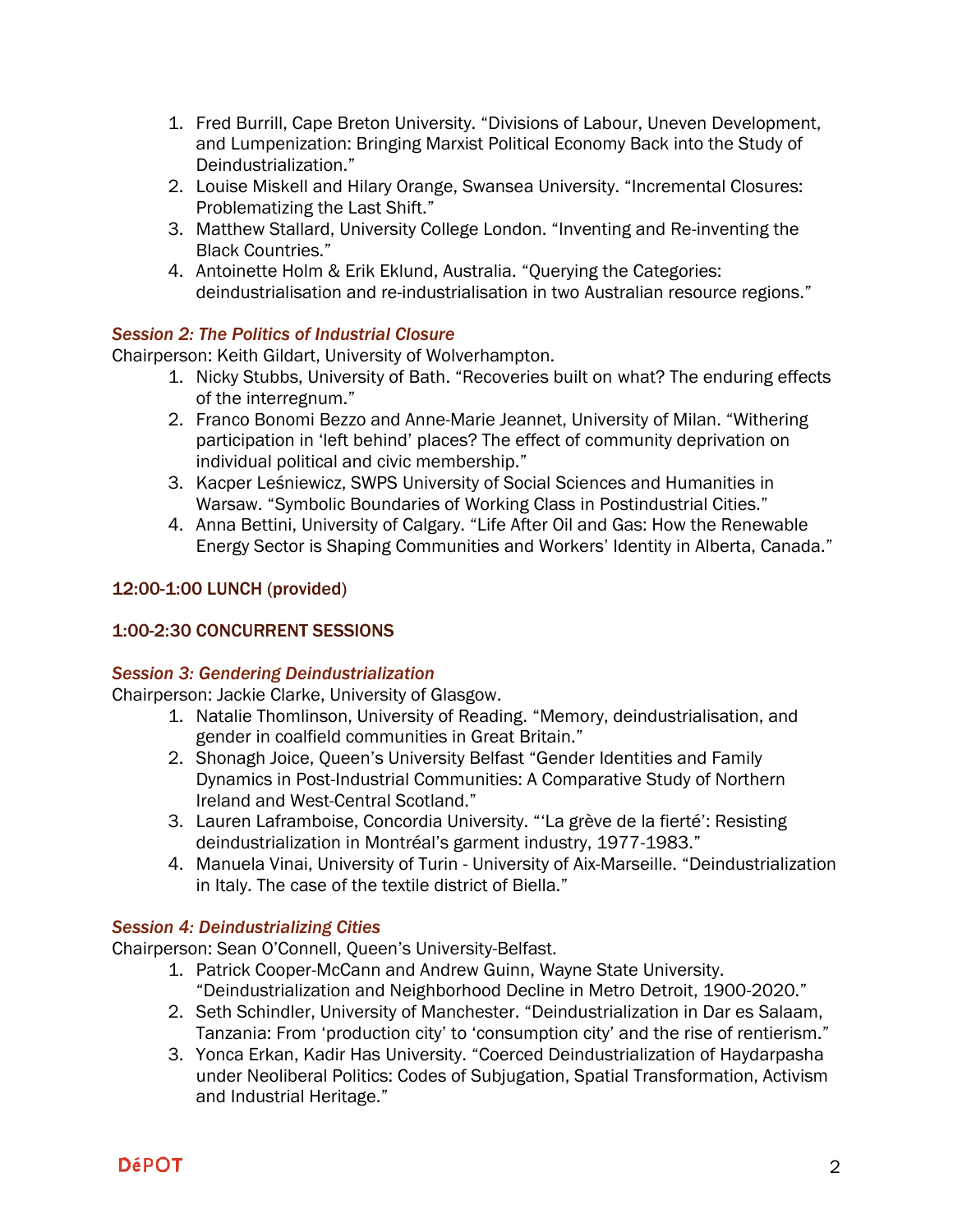4. Maria Beatriz Andreotti, Universidade de São Paulo. "Contemporary Reappropriations of the Tamanduateí Neighborhoods - São Paulo, Brazil."

## **BREAK**

## 2:45:4:15 CONCURRENT SESSIONS

### *Session 5: Worker Displacement and Resistance*

Chairperson: Dimitry Anastakis, University of Toronto

- 1. Stefan Moitra, Deutsches Bergbau-Museum Bochum. "Precarious Empowerment. Struggles against Closure as Catalysts of Politicization."
- 2. Amber Ward, University of St. Andrew's, "Exploring Categories of Race, Ethnicity and Community in the Deindustrialising Coalfields of Fife, Scotland."
- 3. Christoffer Holm, Åbo Akademi University, Turku. "'Don't bet on the steel industry': Steelworkers' experiences of structural change and the view on the global after industrial loss."
- 4. Indranil Chakraborty, Concordia University. "Abandoned Labour: Stories of Laidoff Sears Workers and Retirees."

### *Session 6: Political Economy of Deindustrialization*

Chairperson: Greg Wilson, University of Akron.

- 1. Valentina Fava and Giovanni Favero, Università Ca' Foscari, Venice. "A Connected History of Business and Working-Class Communities: The Westen Group factories."
- 2. Lachlan MacKinnon, Cape Breton University. "Transnationalizing the Stanfieldian Model: Industrial and Economic Development in Post-war Canada and Europe."
- 3. Gulnur Cengiz, Newcastle University. "Sunderland the City of Change."
- 4. Tom Fraser, Concordia University. "The Spectre of an Ontario Caisse: Pensions and Economic Development, 1986-1993."

## BREAK

#### 4:30-5:30 KEYNOTE:

Gilda Zazzara, Università Ca' Foscari Venezia. "Not all of Gaul has been conquered": Resisting the politics of deindustrialization from the village. [Introduced by Tim Strangleman, University of Kent]

## FRIDAY AUGUST 19

## Deutsches Bergbau-Museum Bochum/German Mining Museum

#### 9:00-9:15: WELCOME

Michael Farrenkopf, German Mining Museum.

#### 9:15-10:15: KEYNOTE:

Stefan Berger, Ruhr-Universität Bochum, 'Promoting Agonistic Memory through Industrial Heritage – Global Perspectives" [Introduced by Hilary Orange, Swansea University.]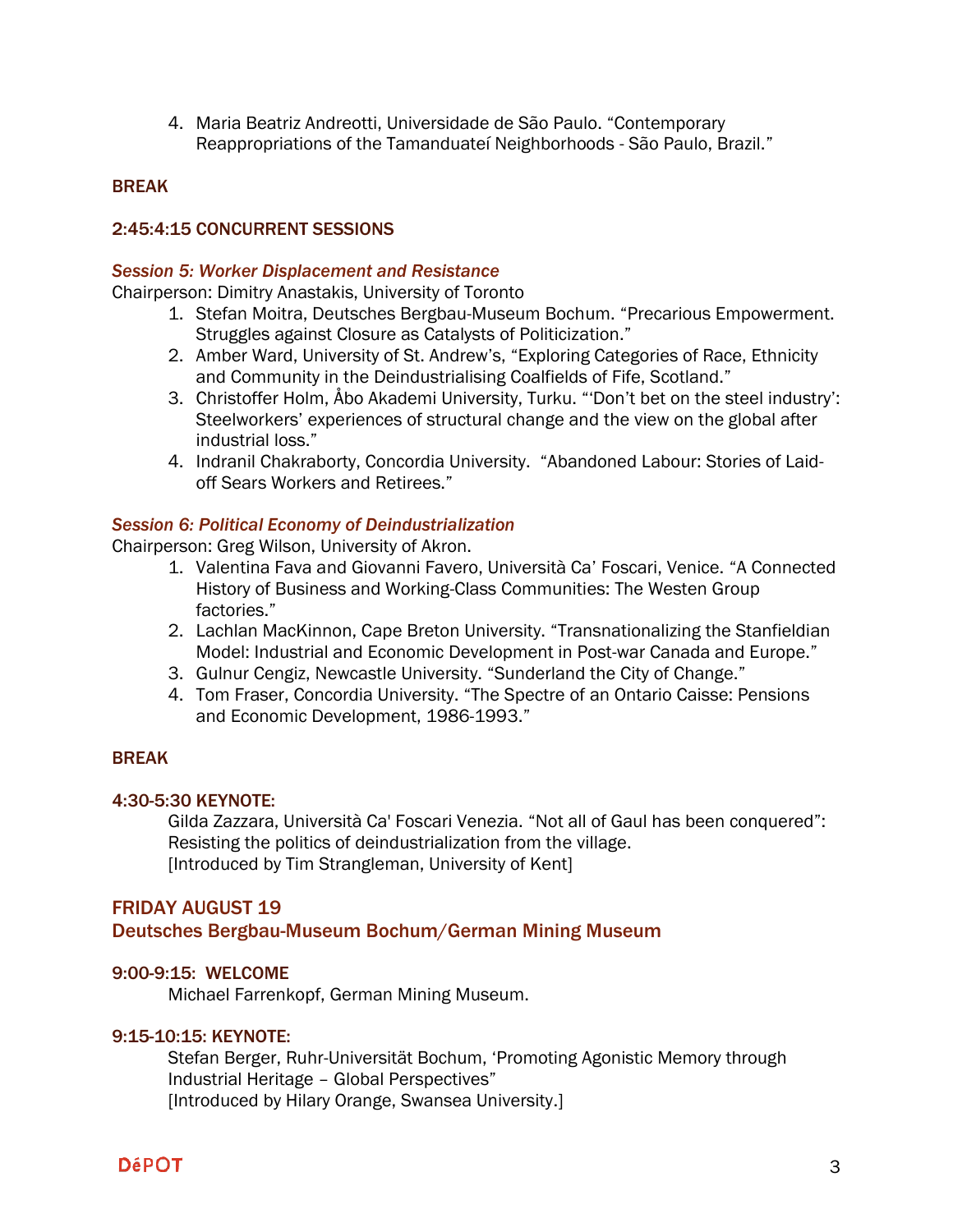## BREAK

### 10:30-12:00 CONCURRENT SESSIONS

#### *Session 7: Transnational Industrial Heritage Politics*

Chairperson: Jana Golombek, LWL-Industriemuseum /Westphalian State Museum of Industrial Heritage.

- 1. Brian Rosa, Universitat Pompeu Fabra, Barcelona, "Monumentalizing the Periphery: Deindustrialization, Redevelopment, and Industrial Heritage Conflicts in Barcelona."
- 2. Gertjan Plets and Christian Wicke, Utrecht University. "Towards a Tripartite Model of Memory Politics: Remembering the Industrial Age in the Anthropocene."
- 3. Juliette Passilly UQAM. "Evaluation de l'impact des politiques urbaines et patrimoniales dans la perception de la désindustrialisation du territoire castelroussin par la communauté locale: analyse et comparaison de cas."
- 4. Torsten Meyer, Deutsches Bergbau-Museum Bochum, "Bridging the gap?! Industrial Heritage in deindustrialized Lower Lusatia."

### *Session 8: Rural and Small Town Deindustrialization*

Chairperson: Edda Nicolson, University of Wolverhampton

- 1. Robert Suits, University of Calgary, "Deindustrializing the Frontier: Rural Precursors to (and Continuities with) Industrial Decline, 1900-1950."
- 2. Steven High, Concordia University, "Deindustrialization, Settler Colonialism and the Last Train Out of Schefferville, Quebec."
- 3. Peter Thompson, Carleton University, "Deindustrialization and Settler Memory: The Closure of Northern Pulp."
- 4. Stefan Backius, Karlstad University. "How did the idea of the post-industrial society affect the voices of individuals and communities? The Case of the Swedish rural industrial region of Bergslagen"

## 12:00-1:30 LUNCH (PROVIDED) & TOUR OF MUSEUM

## 1:30-3:00 CONCURRENT SESSIONS

#### *Session 9: Traces, Heritage, and Material Culture*

Chairperson: Iuditha Balint, Fritz-Hüser-Instituts für Literatur und Kultur der Arbeitswelt

- 1. Nora Küttel, Martin-Luther-University Halle-Wittenberg. 'More than blight and trash – Artistic practices of seeking, finding, and recycling material in Detroit, USA'
- 2. Clara Casian, Concordia University, "Study of Post-industrial Traces: Ghost Places, Affected Cultures and Ecological Systems."
- 3. Elise Hodson, Aalto University. "The value of 'made here.' Products, place myths and global production - voices from Ontario's last shoe factory."
- 4. Sinead Burns, Queen's University Belfast 'Photographing deindustrialisation: Martin Nangle and the decline of a west Belfast community, c.1976-1985."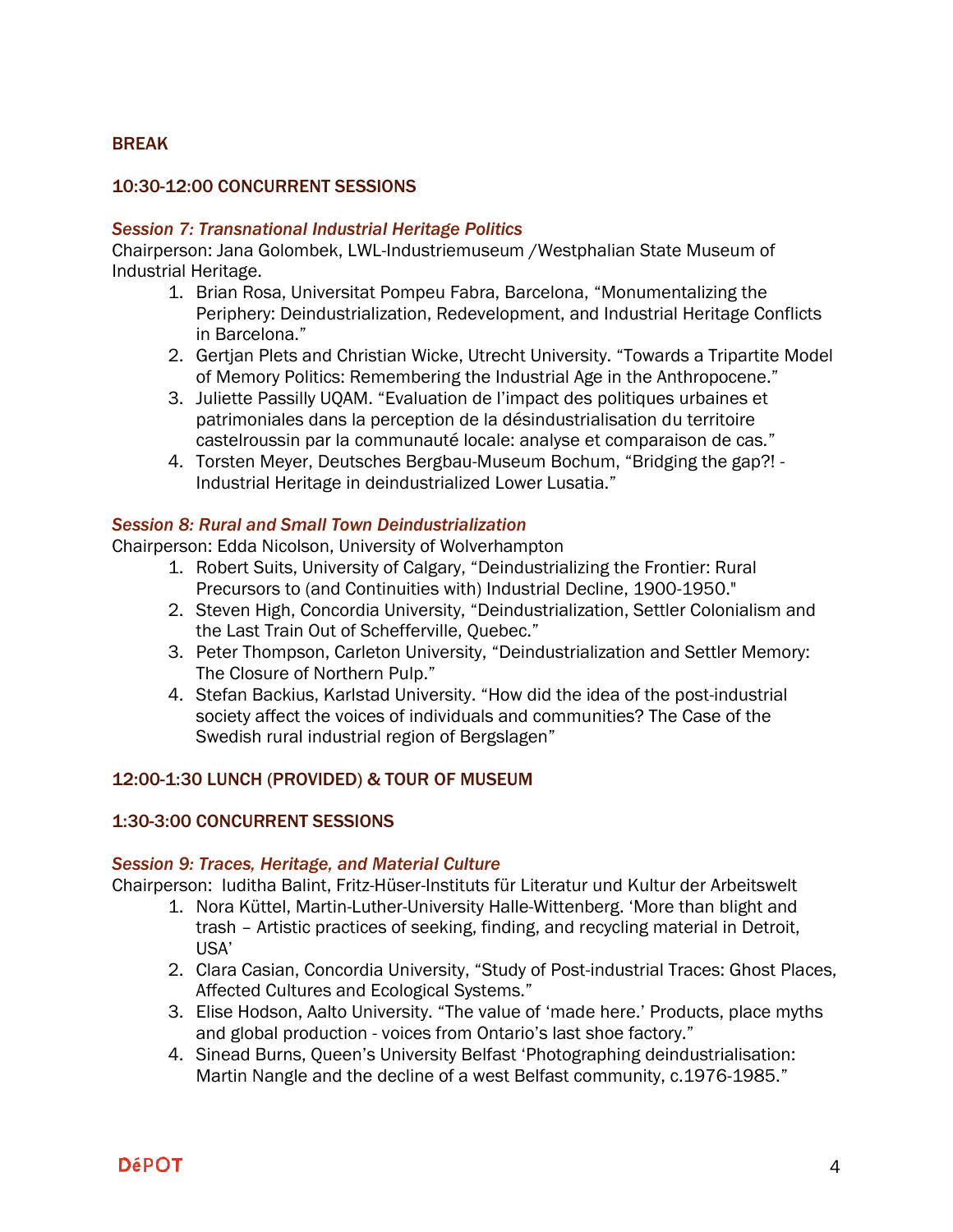## *Session 10: The Music, Media and Discourse of Deindustrialization*

Chairperson: Olaf Schmidt Rutsch - LWL-Industriemuseum /Westphalian State Museum of Industrial Heritage.

- 1. Keith Gildart, University of Wolverhampton. "Of Hopes, Dreams, and Tombstones: Northern Soul and the soundscape of deindustrialisation in 1970s Britain."
- 2. Piyusha Chatterjee, Concordia University. "Through a smudged lens: Deindustrialisation and the politics of loss in films from South Asia."
- 3. Mikkel Jensen, Aalborg University. "Deindustrialization Narratives across the Atlantic: A Transnational Take on Danish and American Media Texts."
- 4. Pim Huijnen and Gertjan Plets, Utrecht University. "Left in the cold. A machine learning approach to map changing discourses around the fossil fuel heritage in the Netherlands, 1950-1990."

## **BREAK**

## 3:30-5:00/5:30 CONCURRENT WORKSHOPS

### *Session 11: Writing Deindustrialisation Workshop*

Facilitated by Tim Strangleman, University of Kent, and Sherry Lee Linkon, Georgetown University.

### *Session 12: Artifact and Material Culture Workshop*

Facilitators: Rebecca Dolgoy and Emily Gann, Ingenium National Museum, Ottawa; Michael Farrenkopf, Stefan Moitra and Stefan Siemer, Deutsches Bergbau-Museum Bochum; Jana Golombek, LWL-Industriemuseum, Zeche Zollern, Dortmund

## SATURDAY AUGUST 20 Regional Industrial Heritage Tours

Choose from one of the following Guided Tours:

- 1. UNESCO World Heritage Zeche Zollverein, incl. Ruhr Museum, Essen
- 2. Gasometer Oberhausen, St. Antony Hütte, Siedlung Eisenheim
- 3. Landschaftspark Duisburg-Nord, Duisburg Innenhafen

+ talks with history activists and curators. Organized by DePOT's Ruhr area partners. More information to come.

## 1) UNESCO World Heritage Zeche Zollverein, incl. Ruhr Museum, Essen

The roots of the Zollverein colliery in the north of Essen go back to the mid-19th century when the coal mining and steel industries started to boom and transform the region that was to become the Ruhr district. Today, Zollverein's characteristic image is shaped by the modernist design of its Shaft XII, which, in 1929, replaced its older pits as the central point of production. Built by industrial architects Fritz Schupp and Martin Kremmer in a functionalist Bauhaus mode, the ensemble of winding towers, engine houses, preparation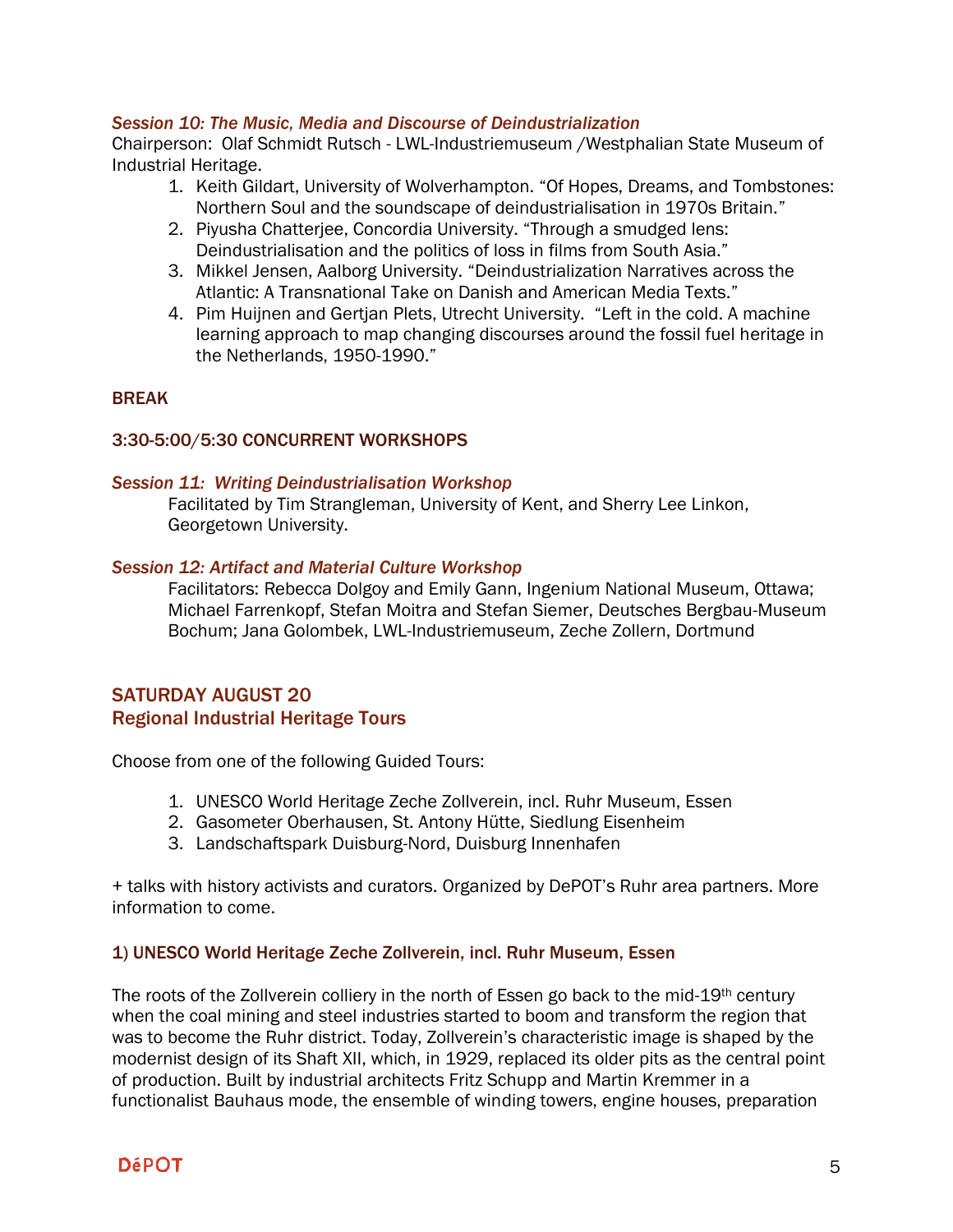and coking plants became a listed monument immediately after its closure in 1986 and was declared a UNESCO World Heritage site in 2001. A so-called monument trail leads visitors through the vast industrial compound that aims to convey an understanding of the former sites of labor and production. At the same time, Zollverein is now a forum of arts and exhibitions, design and performing arts. Since 2010, the Ruhr Museum, situated in the former coal washery next to Shaft XII, is a focal point of the region's industrial heritage landscape and offers views into the social, cultural, and even natural history of the Ruhr as a pre-industrial, industrial and post-industrial region.

### 2) Gasometer Oberhausen, St. Antony Hütte, Siedlung Eisenheim

Although the Ruhr's accelerated industrial growth started in the 1850s, coal and steel already had a history here in the earlier periods of industrialization. Founded on 1758, St Antony Hütte Ironworks in Oberhausen represents the earliest iron production in the Ruhr region. Later part of the Gutehoffnungshütte corporation (GHH), production finally ceased in 1877. Today the site is part of the LVR Industrial Museum (the Rhenisch equivalent to the Westphalian LWL Industrial Museum) and comprises an exhibition in the 18<sup>th</sup> century house and *kontor* of the ironworks' manager as well as the archaeological excavations of the production site. Near to St. Antony is the Eisenheim workers' estate (*Siedlung*), built in several steps between 1846 and 1897. While being the oldest example of company housing in the region–and part of GHH–, it is also the most prominent example of a workers' struggle to save their *Siedlung* from demolition in the 1970s. As such, Eisenheim became a role model for other *Siedlung* inhabitants elsewhere in the Ruhr who fought the privatisation of their houses and/or the building of new high-rise estates in favour the older more close-knit neighbourhoods. Finally, this tour will lead to the Gasometer Oberhausen, one of the most recognisable landmarks of industrial heritage in the region. 117 meters in height and built between 1927 and 1929, the Gasometer used to be a storage space for excess gas from steel production and coking plants. Since it was taken out of service in 1988, the Gasometer has become a prominent space for exhibitions and was a major site in the International Architecture Exhibition Emscher Park (IBA) in the 1990s that played a crucial role for the Ruhr's industrial heritage landscape.

## 3) Landschaftspark Duisburg-Nord, Duisburg Innenhafen

The city of Duisburg marks the most western part of the region where the river Ruhr reaches the Rhine. Like Oberhausen and many other parts of the post-industrial district, Duisburg continues to struggle with its economic restructuring and at the same time tries to re-invent itself as a place of new industries, commerce, and learning. As in the rest of the Ruhr, former industrial sites are integrated into this process of reinvention, the Landschaftspark (Landscape Park) Duisburg-Nord, being most prominent in this context. From 1901 to 1985 all in all five blast furnaces were operated here, first as part of Rheinische Stahlwerke, then for the Thyssen Steel Corporation. Following the steelworks' decommissioning, the site, including its three remaining blast furnaces and the adjacent production structures, was redesigned as a space of leisure and recreation. Apart from offering spaces for sports, most notably climbing, and from being a site for open-air concerts, theatre, and cinema, the